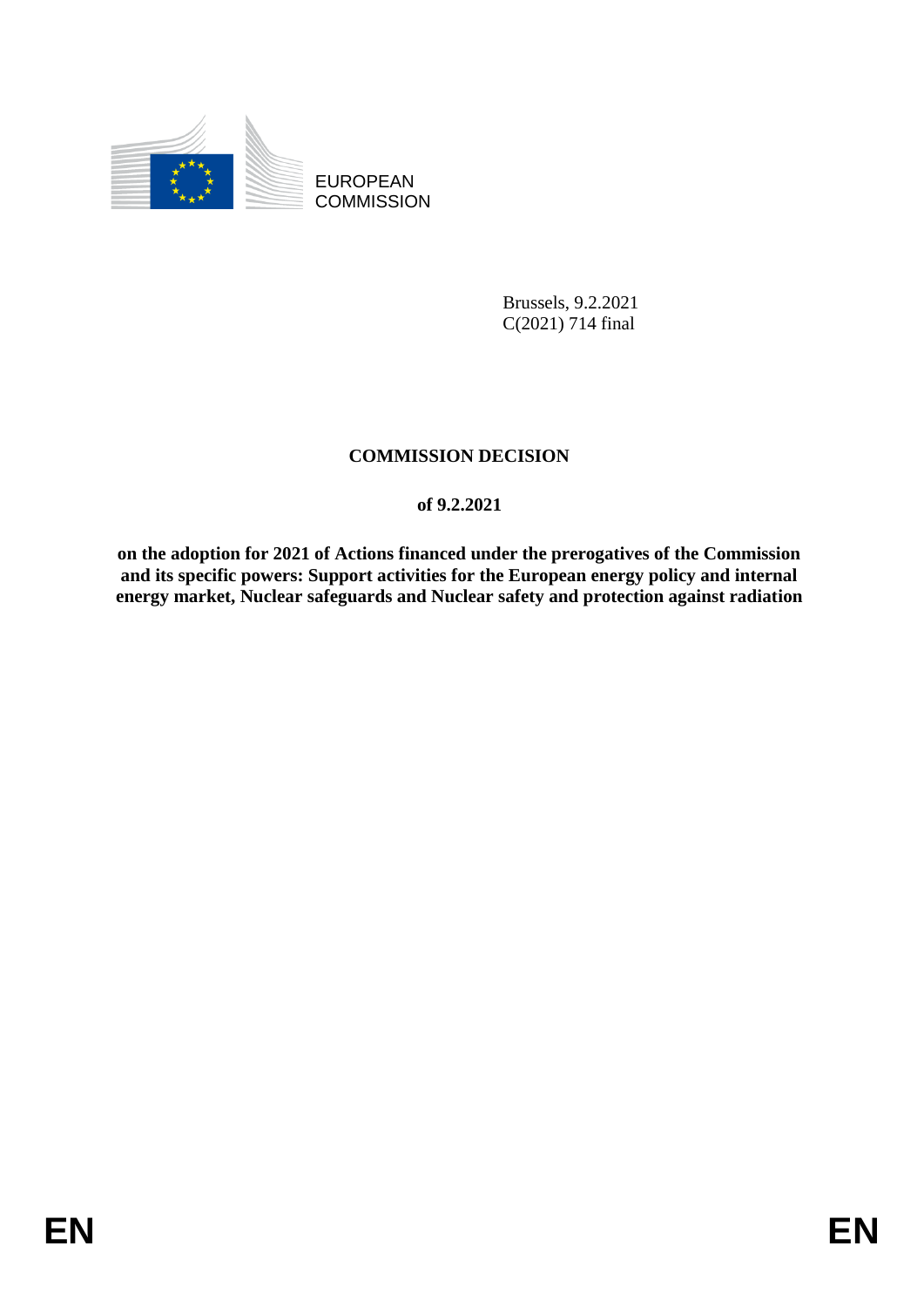## **COMMISSION DECISION**

## **of 9.2.2021**

**on the adoption for 2021 of Actions financed under the prerogatives of the Commission and its specific powers: Support activities for the European energy policy and internal energy market, Nuclear safeguards and Nuclear safety and protection against radiation**

#### THE EUROPEAN COMMISSION,

Having regard to the Treaty on the Functioning of the European Union

Having regard to Regulation (EU, Euratom) 2018/1046 of the European Parliament and of the Council of 18 July 2018 on the financial rules applicable to the general budget of the Union, amending Regulations (EU) No 1296/2013, (EU) No 1301/2013, (EU) No 1303/2013, (EU) No 1304/2013, (EU) No 1309/2013, (EU) No 1316/2013, (EU) No 223/2014, (EU) No 283/2014, and Decision No 541/2014/EU and repealing Regulation (EU, Euratom) No 966/2012<sup>1</sup>, and in particular Article 58(2)(d) and Article 110 thereof,

Having regard to the Treaty establishing the European Atomic Energy Community,

Having regard to Commission Regulation (Euratom) No 302/2005 of 8 February 2005 on the application of Euratom safeguards, and the tasks resulting from specific powers directly conferred on the Commission by the Euratom Treaty under Chapters III and VII and Article 174 thereof,

Whereas:

- (1) In order to ensure the implementation of the actions financed under the prerogatives of the Commission in the field of energy, as set out in the Annex, it is necessary to adopt an annual financing decision for 2021. Article 110 of Regulation (EU, Euratom) 2018/1046 ('the Financial Regulation or FR') establishes detailed rules on financing decisions.
- (2) It is necessary to allow for the payment of interest due for late payment on the basis of Article 116(5) FR.
- (3) In order to allow for flexibility in the implementation of the support activities in the field of energy, it is appropriate to allow changes which should not be considered substantial for the purposes of Article 110(5) FR.

HAS DECIDED AS FOLLOWS:

# *Article 1*

## *Actions financed under the prerogatives of the Commission in the field of energy*

The annual financing decision for the implementation of the actions financed under the prerogatives of the Commission in the field of energy for 2021, as set out in the Annex, is adopted.

OJ L 193, 30.7.2018, p.1.

 $\mathbf{1}$